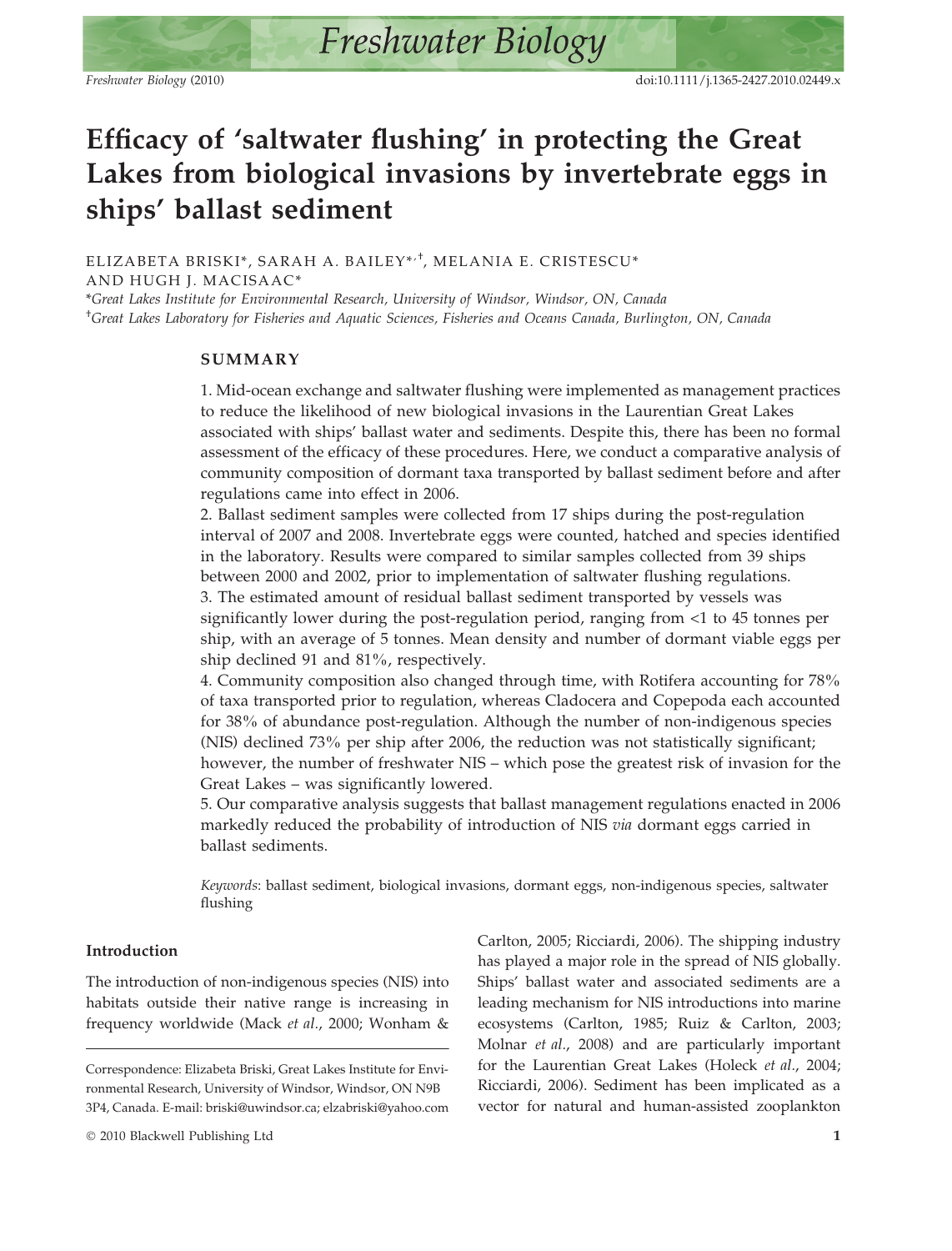dispersal (Koste & Shiel, 1989; Hairston et al., 1999; Bailey et al., 2003, 2005). Ballast sediments may contain very large numbers of active invertebrates as well as their viable dormant stages (Bailey et al., 2005; Duggan et al., 2005).

To decrease ballast-mediated invasions to the Great Lakes, two different ballast water regulations have been enacted. First, mid-ocean exchange was recommended in 1989 and made mandatory in 1993 to reduce the number of propagules in ballast water (Canadian Coast Guard, 1989; United States Coast Guard, 1993). This regulation was augmented to incorporate management of residual ballast water and accumulated sediments through mandatory saltwater flushing, beginning in 2006 (Government of Canada, 2006; SLSDC, 2008). Mid-ocean exchange involves replacement of water in filled ballast tanks with ocean water, while saltwater flushing involves rinsing ballast tanks containing only residual ballast water and sediments through the uptake and subsequent discharge of several tonnes of ocean water. To assure compliance with the regulations, nearly every ship entering the Great Lakes is inspected by Canadian and⁄or American agencies (GLBWWG, 2009). In theory, mid-ocean exchange and saltwater flushing should reduce abundance (i.e. propagule pressure) and species richness (i.e. colonisation pressure) by purging coastal water, sediments and taxa from tanks and, for low salinity taxa, by killing remaining individuals with osmotic stress (MacIsaac, Robbins & Lewis, 2002; Lockwood, Cassey & Blackburn, 2009).

Multiple studies have assessed the efficacy of midocean exchange and ⁄or saltwater flushing on active stages of biota (Locke et al., 1993; Rigby & Hallegraeff, 1994; Wonham et al., 2001; Choi et al., 2005; Gray et al., 2007; Humphrey, 2008), while only one has examined efficacy of the procedures on dormant eggs of invertebrate species resident in ballast sediment (Gray & MacIsaac, 2010). Gray & MacIsaac (2010) reported only partial effectiveness of mid-ocean exchange at rendering dormant stages non-viable after performing in situ tests with ballast sediment. Further, laboratory tests have demonstrated that diapausing eggs are resistant to short-term saltwater exposure (Bailey et al., 2004; Gray et al., 2005; Bailey, Nandakumar & MacIsaac, 2006). The above studies, however, had small sample sizes and did not evaluate potential cumulative effects of ongoing ballast management, warranting a more substantial analysis of the effect of the current ballast water regulations on dormant stages in sediments.

Here, we test the effect of the 2006 regulations, which mandated saltwater flushing, on the density and diversity of invertebrate dormant stages in ballast sediment of transoceanic and coastal vessels arriving to the Great Lakes. We conducted a random survey of ship sediments in 2007 and 2008, and compared our results with those of a survey conducted between 2000 and 2002 (Bailey et al., 2005). As both studies collected samples after mid-ocean exchange became mandatory, the results reflect only the influence of saltwater flushing regulations; however, for simplicity, in this paper, we refer to pre-regulation (2000–2002) and post-regulation time periods (2007–2008). We tested the hypotheses that post-regulation ships carry less residual sediment, contain a lower abundance of dormant eggs and have lower egg viability than did pre-regulation ships.

# Methods

# Sediment collection, dormant stage counts and hatching

Ballast sediment was collected opportunistically from 19 ballast tanks on 17 ships, which originated from European, South American and Atlantic ports in the USA, arriving to the Great Lakes during 2007 and 2008. Approximately 6 kg of sediment was collected from each ballast tank for laboratory analysis of the density, diversity and viability of invertebrate dormant eggs. Methodology was consistent with that of Bailey et al. (2003, 2005), allowing for comparison of results pre- and post-regulation. We note that Bailey et al. (2005) sampled ships that carried only residual ballast water at the time of entry to the Great Lakes, while this study sampled ships with full ballast tanks that were discharged after entry to the Great Lakes (Table 1). Following Bailey et al. (2005), results from multiple tanks sampled from a single ship at a single sampling event were averaged, while independent trips into the Great Lakes by a single vessel were considered independent samples since new ballast had been held in tanks between sampling intervals. Personal observations of sediment depth and per cent cover inside ballast tanks, combined with architectural diagrams of ships' tanks, were used to estimate the amount of residual sediment carried by each ship. We obtained data about each ship's ballast history,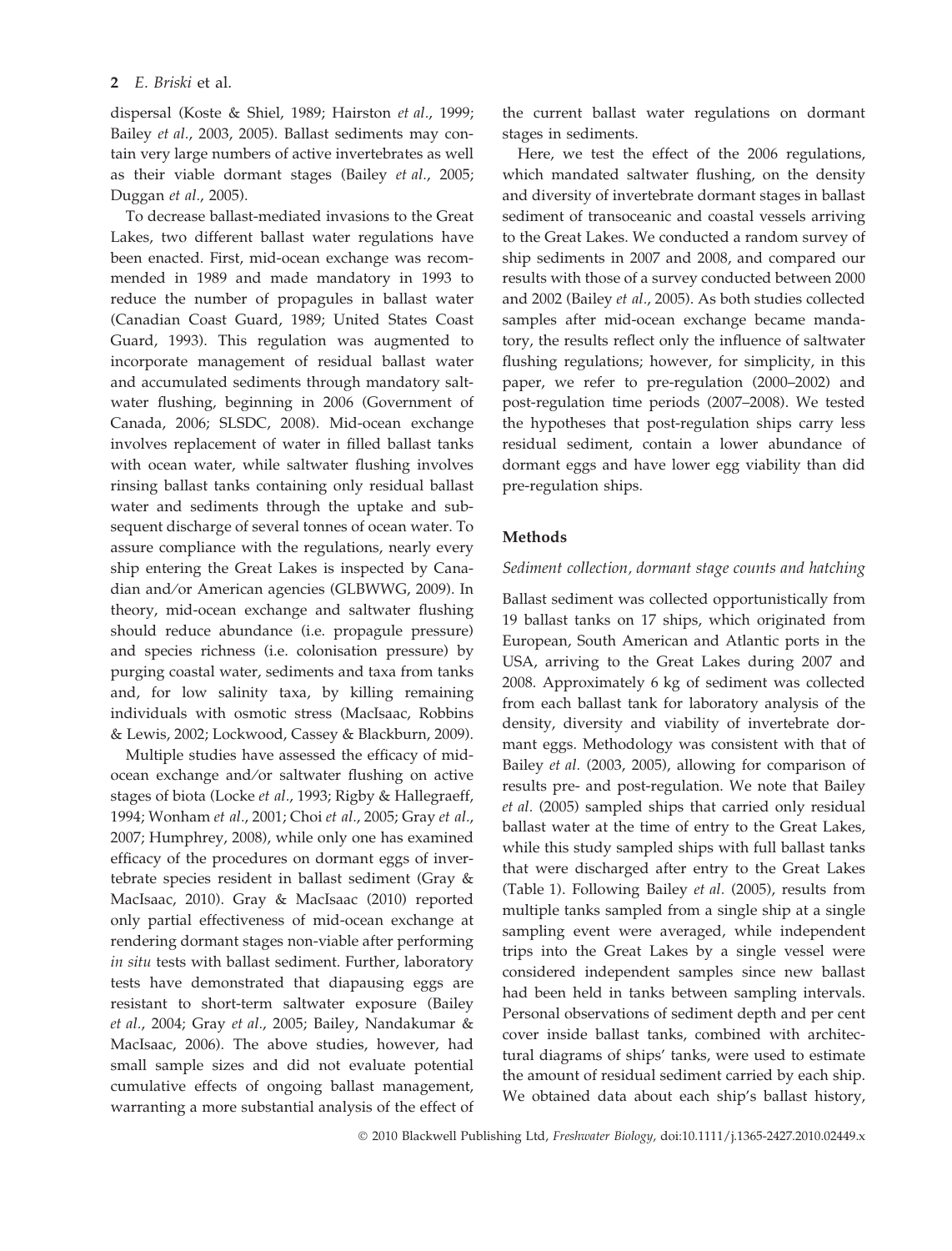|                                                            | This study<br>(the post-regulation period)                                                   | Bailey et al. (2005)<br>(the pre-regulation period)                                                                            |
|------------------------------------------------------------|----------------------------------------------------------------------------------------------|--------------------------------------------------------------------------------------------------------------------------------|
| Sampling                                                   |                                                                                              |                                                                                                                                |
| Tank status                                                | Ballast water discharged after<br>entering the Great Lakes                                   | Ballast water discharged<br>outside the Great Lakes                                                                            |
| Total number of tanks sampled                              | 19                                                                                           | 69                                                                                                                             |
| Total number of ships sampled                              | 17                                                                                           | 39                                                                                                                             |
| Number of ships where two<br>tanks were sampled            | $\overline{2}$                                                                               | 26                                                                                                                             |
| Number of ships where three<br>tanks were sampled          | $\theta$                                                                                     | 2                                                                                                                              |
| Egg density counts                                         |                                                                                              |                                                                                                                                |
| Number of tanks counted                                    | 19                                                                                           | 69                                                                                                                             |
| Hatching experiments                                       |                                                                                              |                                                                                                                                |
| Maximum diversity experiments                              | 19 tanks; four replicates;<br>$0^{\circ}_{\infty}$ , 15 and $30^{\circ}_{\infty}$ ; at 20 °C | Five tanks; four replicates; 0 and<br>$8\%$ <sub>o</sub> ; at 10 °C and 20 °C<br>and<br>50 tank; one replicate; $0\%$ at 20 °C |
| Whole sediment experiments                                 | 19 tanks; four replicates;<br>0, 15 and 30 $\frac{\%}{\%}$ at 20 °C                          | 19 tanks; four replicates; $0\%$ ; at 20 °C<br>and<br>10 tanks; four replicates; 8, 16 and<br>32 $\%$ ; at 20 °C               |
| Identification of taxa                                     |                                                                                              |                                                                                                                                |
| Molecular markers COI and 16S<br>applied to eggs           | Yes                                                                                          | N <sub>0</sub>                                                                                                                 |
| Morphological identification applied<br>to hatched animals | Yes                                                                                          | Yes                                                                                                                            |

Table 1 Differences in methodology between the pre-regulation and the post-regulation periods

including total ballast capacity and previous dates and locations of ballast uptake and discharge, from ships' crews and mandatory reporting forms submitted to Transport Canada.

Upon return to the laboratory, sediment was homogenised by thorough mixing. Four 40-g subsamples were taken from each tank sediment sample for egg density counts. Subsamples were preserved in 95% ethanol, followed by washing through a  $45-\mu m$ sieve to remove fine sediment. Eggs were separated from the remaining sediment using the colloidal silica Ludox $^{\circledR}$  HS 40 (Burgess, 2001). Dormant stages were enumerated under a dissecting microscope, and the average density of eggs from the four subsamples was extrapolated to the number of dormant propagules per ship.

All remaining sediment was stored in the dark at  $4 °C$  for at least 4 weeks to break the diapause cycle of dormant stages before hatching experiments commenced (Schwartz & Hebert, 1987; Dahms, 1995). Two types of hatching experiments were conducted on all 19 tank sediments following the methodology of Bailey et al. (2005). First, 'maximum diversity experiments' isolated eggs from sediments prior to hatching to determine the number of viable species. Second, to represent more realistic hatching conditions inside ballast tanks, 'whole sediment experiments' were conducted, which did not separate eggs from sediments (Table 1). All experiments were conducted using a light : dark cycle of 16 : 8 h.

For maximum diversity experiments, diapausing eggs were isolated from 40-g sediment subsamples using a sugar flotation method (Hairston, 1996; Bailey et al., 2003, 2005). Extracted eggs were placed into vials containing sterile synthetic pond water [0 parts per thousand  $\binom{0}{00}$  salinity; Hebert & Crease, 1980] or a sterile seawater medium with salinity of 15 or  $30\%$ . The seawater medium was prepared using mid-ocean ballast water collected from a vessel transiting the Great Lakes, filtered through  $2.5$ - $\mu$ m Whatman paper filter and diluted to 15 or  $30\%$  with the sterile, synthetic pond water. Four replicates were placed into each of the 0, 15 and  $30\%$  treatments at 20 °C (Table 1). Whole sediment experiments were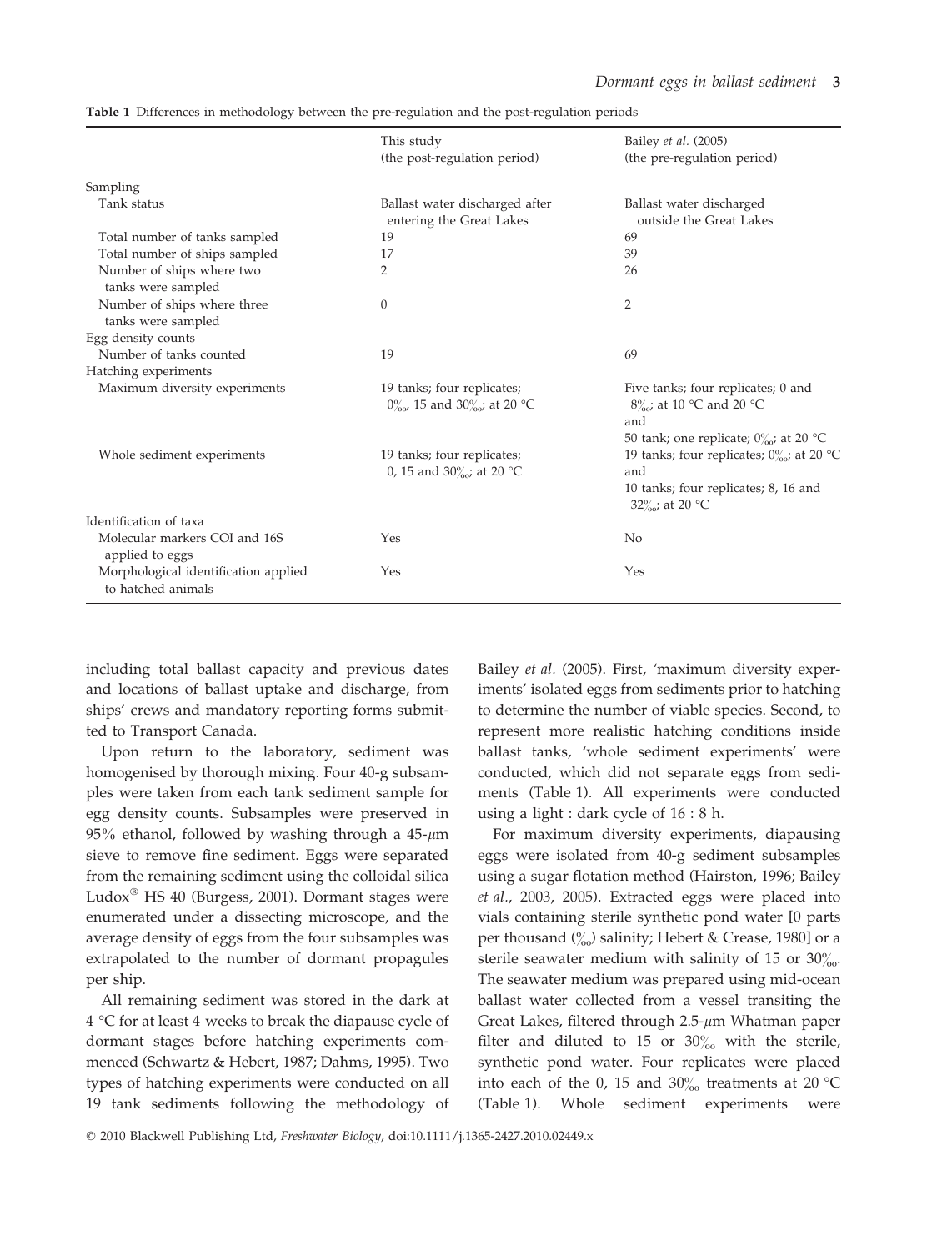conducted by placing 40-g sediment subsamples directly into 500-mL glass vessels. Four replicates were placed into each of the 0, 15 or  $30\%$  treatments, with 150 mL of media added to each vessel before incubation at 20 $\degree$ C.

Three different salinities were used in both types of hatching experiments in an attempt to match unknown species to a fresh-, brackish- or salt water habitat to promote maximum hatching (Table 1). The list of species generated from hatching experiments was used to estimate egg viability as well as the effect of saltwater flushing on freshwater, brackish and saltwater taxa. Hatching percentage  $(H%)$  was calculated by dividing the total number of animals hatched by the total number of eggs isolated for hatching, and multiplying by 100.

We use the number of hatched eggs as a proxy measure of egg viability, although we acknowledge that some eggs that did not hatch may have been viable but did not receive appropriate hatching cues. All NIS hatched in the  $0\%$  treatment were considered high-risk taxa with potential to establish populations under environmental conditions of the Great Lakes, unless an established population of the species already exists. The freshwater species Daphnia magna was not considered a high-risk NIS, however, as the species almost certainly has been introduced into the Great Lakes multiple times by both shipping (Bailey et al., 2003, 2005; Duggan et al., 2005) and natural (Louette & De Meester, 2005) vectors but has not established a self-sustaining population; biotic or abiotic factors may preclude invasion by this species (Lauridsen & Lodge, 1996).

Identification of dormant eggs was conducted directly using molecular methods, as well as through traditional morphological taxonomy of hatched individuals (Table 1). DNA was extracted directly from diapausing eggs using a HotSHOT method (Montero-Pau, Gómez & Muñoz, 2008). Fragments of the mitochondrial gene cytochrome c oxidase subunit I (COI) and 16S rDNA gene were amplified from each egg using the universal primers LCO1490 and HCO2190 (Folmer et al., 1994) and S1 and S2 (Palumbi, 1996), respectively. PCR were performed in a total volume of 25  $\mu$ L using 5  $\mu$ L of DNA extract, 1× PCR buffer, 12.5  $\mu$ L of 10% trehalose, 0.1  $\mu$ M of each primer,  $2.5$  mm  $MgCl<sub>2</sub>$ ,  $0.14$  mm dNTPs and  $0.4$  U Taq DNA polymerase. The thermal profile consisted of a 1-min initial cycle at 94  $\degree$ C, followed by five cycles of 94 °C (40 s), 45 °C (40 s) and 72 °C (1 min), 35 cycles of 94 °C (40 s), 50 °C (40 s) and 72 °C (1 min) and a final extension of  $72 °C$  for 5 min. PCR products were sequenced by an ABI 3130XL automated sequencer (Applied Biosystems, Foster City, CA, USA).

Although our post-regulation methodology followed that used during the pre-regulation period (Bailey et al., 2005), there are some differences (Table 1). We conducted both types of hatching experiments on all 19 tank samples in a fully replicated fashion using three growth media at a single temperature (0, 15 and  $30\%$  at 20 °C). In contrast, Bailey et al. (2005) conducted experiments using four growth media at two temperatures (0, 8, 16 and  $32\%$  at 10 and 20 °C), but were unable to fully replicate all experiments because of large sample size (69 tanks). Furthermore, Bailey et al. (2005) used only traditional morphological taxonomy to identify hatched individuals to species level. Morphological identification of dormant eggs can be difficult, even to the class level, and almost 10% of unhatched eggs were reported by Bailey et al. (2005) as 'indeterminate' taxon (Table 2). While the molecular methods used in this study were not able to identify all eggs to species level, the number of species identifications was double that of morphological methods (E. Briski, unpubl. data).

# Statistical analysis

We tested for differences in the cumulative mean density of diapausing eggs, the mean density of viable (hatched) eggs and the mean density of eggs of NIS in 40 g subsamples between the pre- and post-regulation sampling periods using t-tests and Mann–Whitney U-tests (SPSS 11.5.0; SPSS Inc., 1989– 2002, Chicago, IL, USA). A logarithmic transformation was applied to both datasets to meet assumptions of parametric tests. When a normal distribution was not achieved, or if results of a Levene's test for homogeneity of variances was significant, the nonparametric Mann–Whitney U-test was used (Table 3). After analysis of 40-g sediment subsamples was completed, further tests were conducted on extrapolated total egg abundance, total number of viable eggs and abundance of eggs of NIS by multiplying the average of four 40-g subsamples from each ship by the amount of sediment carried by that ship. The extrapolated data were again compared to Bailey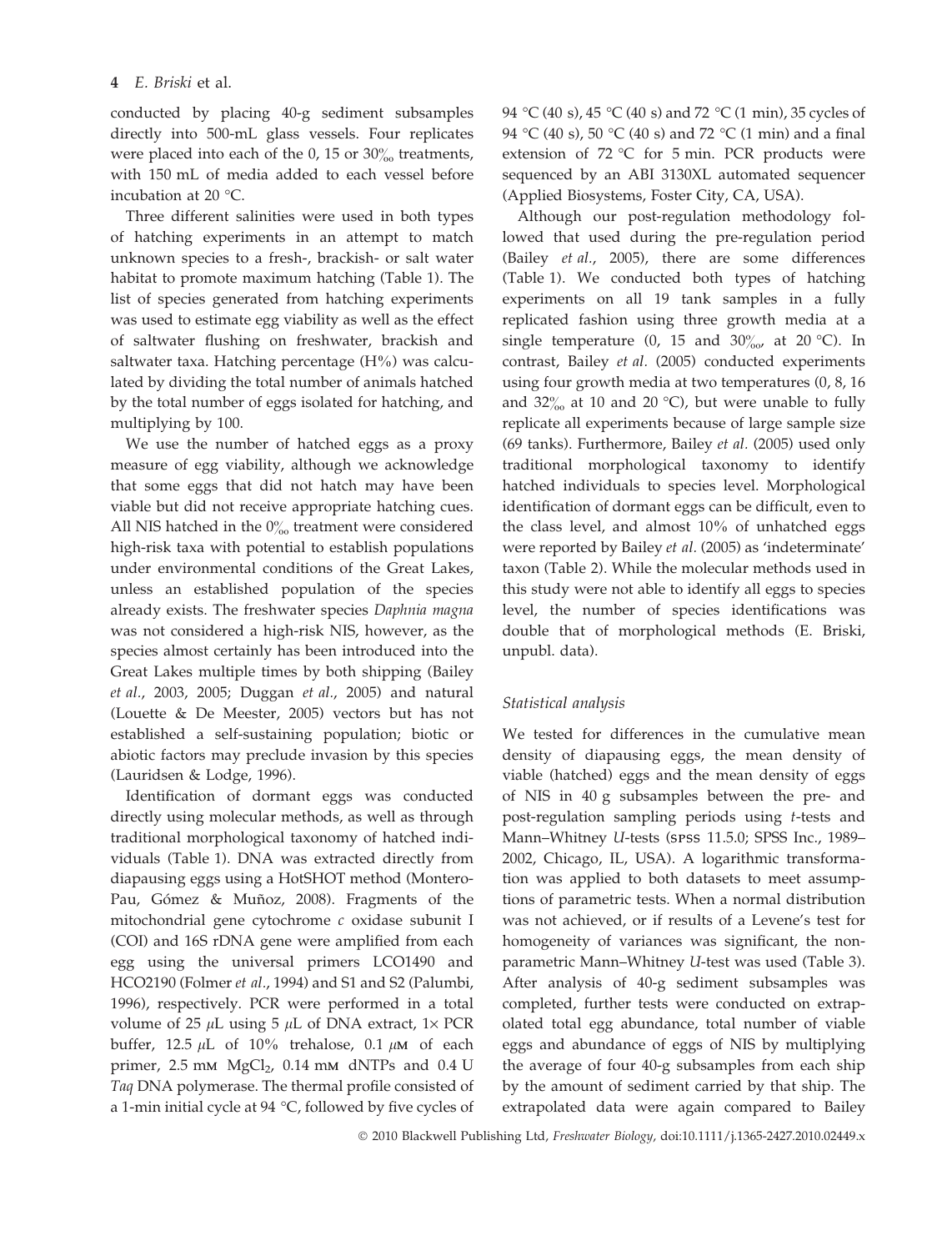| <b>Table 2</b> Per cent occurrence and abun-<br>dance of dormant stages collected before                                                                                                                                                      |                   | Pre-regulation period |             | Post-regulation period |             |
|-----------------------------------------------------------------------------------------------------------------------------------------------------------------------------------------------------------------------------------------------|-------------------|-----------------------|-------------|------------------------|-------------|
| (39 vessels) and after (17 vessels) imple-<br>mentation of Canadian ballast water<br>management regulations in 2006. Dor-<br>mant stages are arranged phylogenetically<br>by taxon. Pre-regulation data modified<br>from Bailey et al. (2005) | Taxon             | % Occurrence          | % Abundance | % Occurrence           | % Abundance |
|                                                                                                                                                                                                                                               | Rotifera          | 100                   | 77.9        | 95                     | 19.9        |
|                                                                                                                                                                                                                                               | Asplanchna spp.   | 66.7                  | 1.0         |                        | $\Omega$    |
|                                                                                                                                                                                                                                               | Brachionus spp.   | 97.4                  | 76.2        | 95                     | 19.9        |
|                                                                                                                                                                                                                                               | Conochilus spp.   | 5.1                   | <1          |                        | $\Omega$    |
|                                                                                                                                                                                                                                               | Filinia spp.      | 48.2                  | $<$ 1       |                        | $\Omega$    |
|                                                                                                                                                                                                                                               | Synchaeta spp.    | 5.1                   | <1          |                        | $\Omega$    |
|                                                                                                                                                                                                                                               | Bryozoa           | 61.5                  | $<$ 1       | 63.2                   | 3.9         |
|                                                                                                                                                                                                                                               | Cladocera         | 76.9                  | 9.3         | 89.5                   | 37.8        |
|                                                                                                                                                                                                                                               | Bosmina spp.      | 51.3                  | <1          | 10.5                   | 1.3         |
|                                                                                                                                                                                                                                               | Chydoridae        | 5.1                   | <1          | 0                      | $\theta$    |
|                                                                                                                                                                                                                                               | Daphnia spp.      | 46.2                  | 7.9         | 89.5                   | 19.5        |
|                                                                                                                                                                                                                                               | Diaphanosoma spp. | 2.6                   | <1          |                        | <1          |
|                                                                                                                                                                                                                                               | Moina spp.        | 25.6                  | $<$ 1       | 15                     | 12.8        |
|                                                                                                                                                                                                                                               | Onychopoda        |                       | $<$ 1       | 21                     | 3.3         |

\*Indeterminate represent eggs that were not identified to any taxonomic level.

Copepoda 76.9 2.6 100 37.8 Indeterminate\* 100 9.8 26.3 <1

Table 3 Significance levels for statistical comparisons of experimental data between the pre-regulation and the post-regulation periods. Significant P-values are presented in bold. A significance level of 95% was used for all statistical analyses

| Experiment type      | Treatment compared                                                                    | Leven's test for equality<br>of variances $(P)$ | t-test $(P)$     | Mann-Whitney<br>U test $(P)$ |
|----------------------|---------------------------------------------------------------------------------------|-------------------------------------------------|------------------|------------------------------|
| Egg counts           | Number of eggs in 40-g subsample                                                      | 0.925                                           | 0.019            |                              |
|                      | Amount of sediment per ship<br>Number of eggs per ship                                | 0.330<br>0.916                                  | 0.001<br>< 0.001 |                              |
| Maximum<br>diversity | Number of hatched eggs from 40-g subsample<br>Number of eggs of NIS in 40-g subsample | 0.001<br>0.400                                  | 0.173            | < 0.001                      |
|                      | Number of high risk eggs of NIS in 40-g subsample<br>Number of hatched eggs per ship  | < 0.001<br>0.037                                |                  | < 0.001<br>0.009             |
|                      | Number of eggs of NIS per ship<br>Number of high risk eggs of NIS per ship            | 0.007<br>< 0.001                                |                  | 0.814<br>< 0.001             |
| Whole sediment       | Number of eggs hatched from 40 g subsample<br>Number of hatched eggs per ship         | < 0.001<br>< 0.001                              |                  | 0.007<br>< 0.001             |

NIS, non-indigenous species.

et al.'s (2005) samples using t-tests and Mann–Whitney U-tests (SPSS 11.5.0, SPSS Inc.) (Table 3). A significance level of 95% was used for all statistical analyses. Power analyses estimating the number of ship samples required to differentiate significant differences in abundance of NIS between the two time periods were calculated using JMP 7.0.2 (2007 SAS Institute Inc., Cary, NC, USA).

To estimate species richness of the larger vessel population based on findings from our sampled vessels, we calculated Chao-1, an estimator of species richness based on the number of rare species in a sample (Chao, 1984; Chao & Shen, 2003). We compared Chao-1 species richness estimates for the preand post-regulation periods to examine the efficacy of ballast water flushing. Sample-based species rarefaction curves were generated for both sampling periods to determine whether a significant difference existed given our small sample size. Confidence intervals (95%) were generated to test for significant differences between the two sampling periods (Chao & Shen, 2006; Gotelli & Entsminger, 2006). Chao-1 estimates were calculated using SPADE software (Chao & Shen, 2006), while rarefaction curves were generated with 5000 random iterations using ECOSIM (Gotelli & Entsminger, 2006). Species richness comparisons were conducted for both total richness and richness of NIS.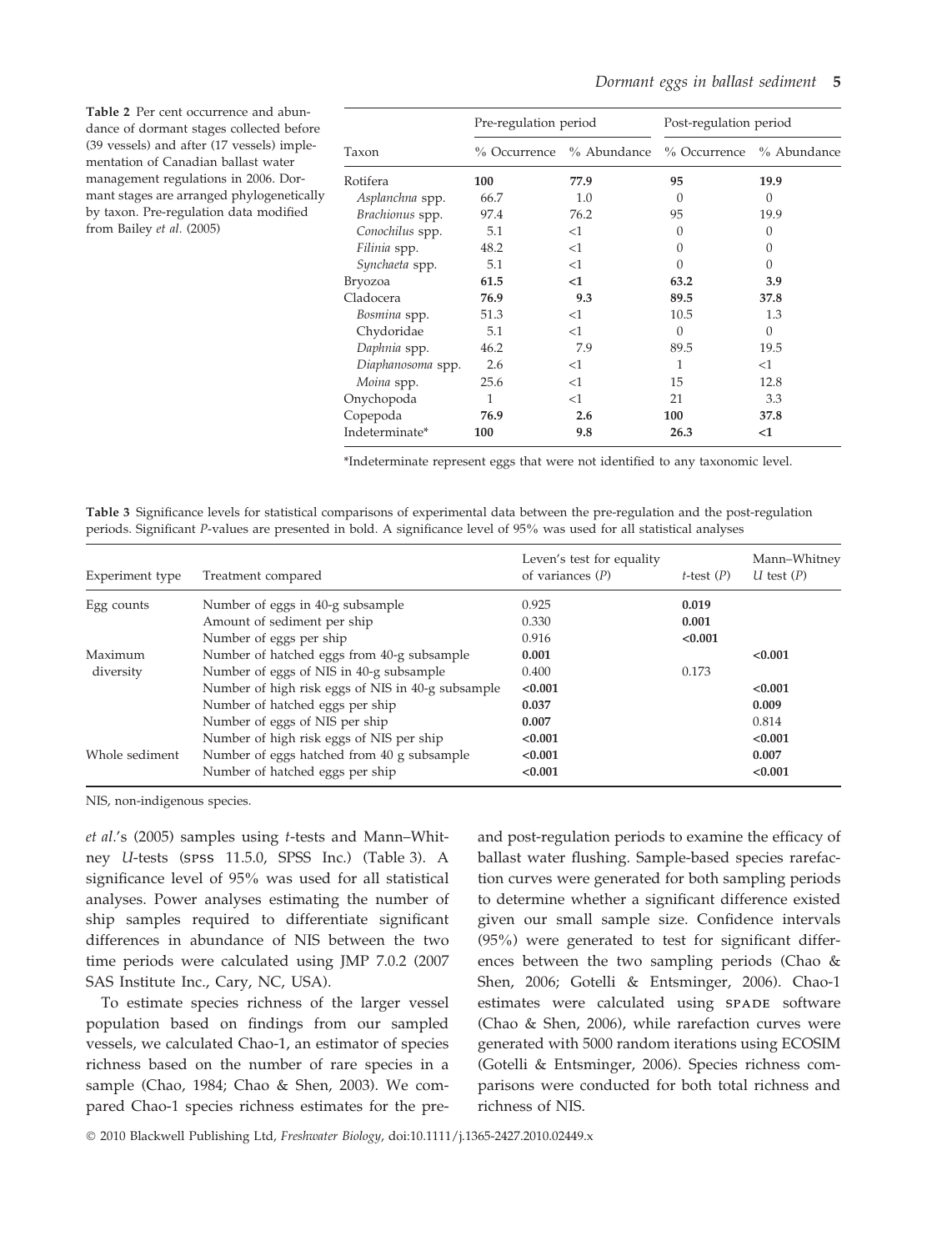

Fig. 1 Mean (±standard error of mean) and median (horizontal line in bar) density of invertebrate dormant eggs (total), of viable invertebrate eggs (hatched), of viable eggs of non-indigenous species (NIS) and of eggs of high-risk NIS in ballast sediment samples from pre-regulation (grey bars) and post-regulation sampling periods (black bar). The asterisk denotes a significant difference between paired bars.

#### Results

The estimated amount of residual sediment per vessel ranged from <1 to 45 tonnes, with the mean tonnage (5 tonnes) being significantly lower than in the preregulation period (14 tonnes per vessel;  $P < 0.05$ , Table 3). Similarly, total density of dormant eggs during the post-regulation period, which ranged from 1 to 80 eggs per 40-g sediment with mean density 20.3 eggs per 40 g, was significantly lower than in preregulation samples (143.5 eggs per 40 g; Fig. 1; Table 3). The density of viable eggs, which ranged from 0 to 17 eggs per 40 g (mean density of 1.9 eggs per 40 g; 6.2% hatching success), was also significantly lower than in pre-regulation period (24.4 eggs per 40 g; 24.8%; P < 0.05; Table 3, Fig. 1). While the mean density of viable eggs of NIS post-regulation (1.3 eggs per 40-g sediment; 1.6% hatch rate) did not decrease significantly (4.7 eggs per 40 g; <1% hatch rate for pre-regulation period), there was a significant difference if only eggs of high-risk NIS are considered (Fig. 1; Table 3).

The identification of diapausing eggs using molecular markers COI and 16S resulted in 17 distinct taxa (Appendix S1). Only eight of the 13 distinct morphological groups of dormant stages recorded by Bailey et al. (2005) were also recorded in this study. While Bailey et al. (2005) found that community composition of dormant eggs was dominated by Rotifera (77.9%), we found that dormant eggs of Cladocera and Copepoda were most abundant, each representing 37.8% of total abundance. Seven NIS were identified, including five Cladocera, one Copepoda and one Ascidia (Table 4). Four of the NIS were freshwater taxa (D. magna, Daphnia galeata, Cercopagis pengoi and Acartia tonsa), although only one is considered high risk (A. tonsa; Table 4).

Maximum diversity experiments confirmed the viability of 10 taxa, with species richness ranging from 0 to 5 viable taxa per 40-g sediment (median 2; no eggs were hatched from eight tanks). Cladocera were the most species-rich group, representing 80% of all taxa hatched. The remaining species belonged to Rotifera and Copepoda (see Appendix S1). Forty per cent of ships sampled in the post-regulation period carried viable dormant stages of NIS (0–2 eggs per 40 g sediment), although only one taxon (D. magna) hatched from only one of the 19 tanks during whole sediment experiments. The estimated species richness of the post-regulation vessel population was 27.2 species including 8.3 NIS, which was significantly lower than estimates for the pre-regulation period (126 and 33 species estimated for total richness and NIS richness, respectively, for the pre-regulation period) (Fig. 2).

Extrapolation of post-regulation subsample results to whole ships resulted in mean and median abundances of  $3.5 \times 10^6$  and  $9.0 \times 10^4$  eggs ship<sup>-1</sup>, respectively. The mean and median numbers of viable eggs per ship were estimated at  $1.9 \times 10^6$  and  $1.3 \times 10^5$ eggs ship<sup>-1</sup>, respectively. Finally, the mean and median abundances of dormant eggs of NIS were estimated as  $1.8 \times 10^5$  and 0 eggs ship<sup>-1</sup>, respectively. The total abundance of dormant eggs, number of eggs hatched and number of eggs of high risk NIS per ship were each significantly lower in the post- versus pre-regulation period ( $P < 0.05$ ; Table 3). The estimated average total ballast capacity of ships in our study was  $14532 \text{ m}^{-3}$ , and assuming that all eggs from sediment would hatch, it could result in average of 130 individuals  $m^{-3}$  of which 12.3 individuals  $m^{-3}$  are NIS. However, considering hatching results from whole sediment experiments, the average number of invertebrates released from eggs may be as low as 0.014 individuals  $m^{-3}$ .

### Discussion

Results from this study indicate that the ballast management regulations implemented in 2006 have markedly reduced the probability of introduction of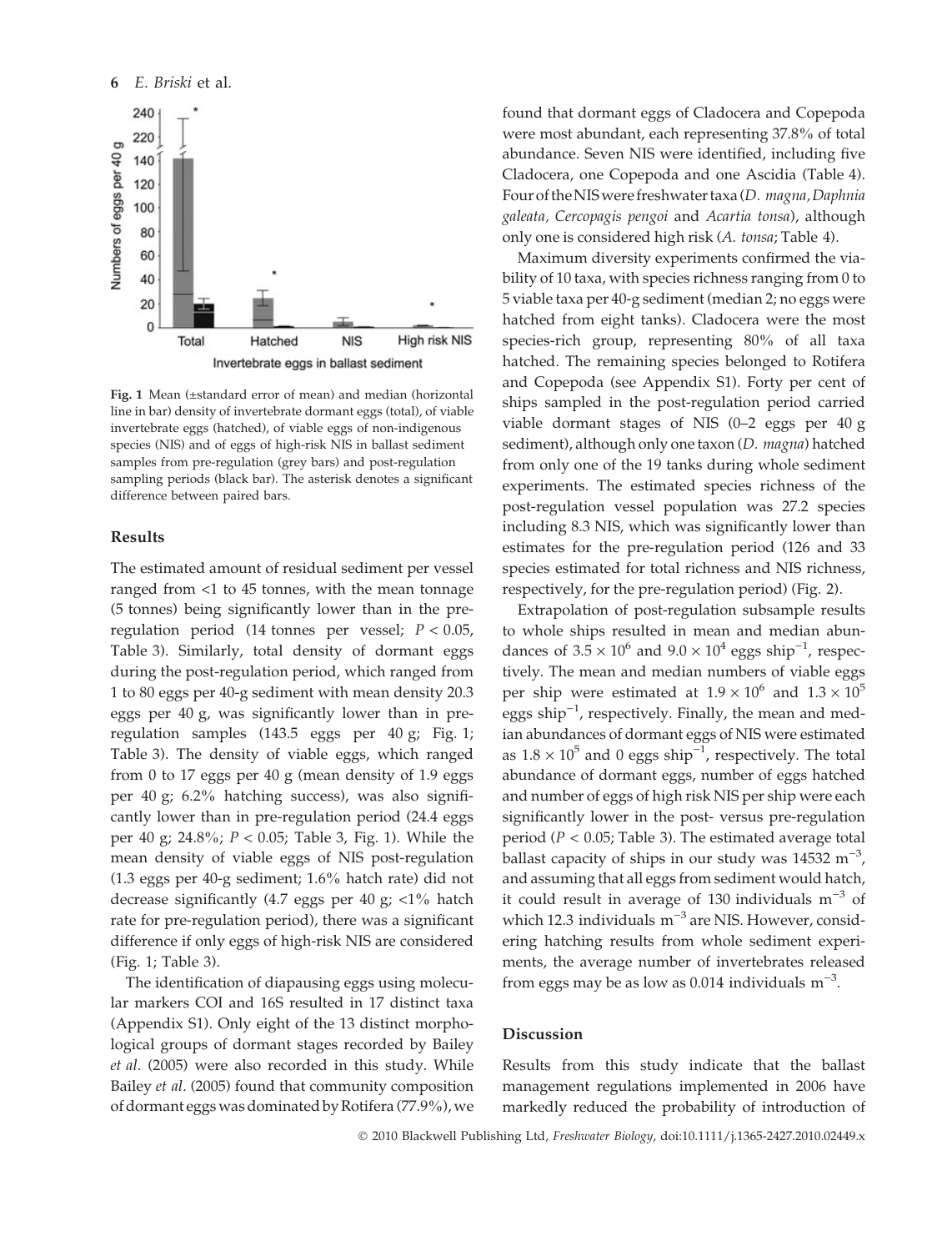Table 4 Non-indigenous species transported as dormant eggs in residual ballast sediment to the Great Lakes. Species are listed in order of decreasing frequency and abundance of resting eggs, and ability to tolerate freshwater habitats. Occurrence identifies the number of ships that the species was collected from. Abundance is the cumulative mean number of eggs identified from 40-g sediment for all ships in which each species was found. Species hatched in  $0\%$  medium during laboratory experiments were considered an environmental match for the Great Lakes. Further, species identified by molecular markers that did not hatch were assigned habitat match based on literature research (Cercopagis pengoi and Botrillus schlosseri). Pre-regulation data are modified from Bailey et al. (2005)

|                                            | Pre-regulation period |           | Post-regulation period |                |               |
|--------------------------------------------|-----------------------|-----------|------------------------|----------------|---------------|
| Species name                               | Occurrence            | Abundance | Occurrence             | Abundance      | Habitat match |
| Daphnia magna (Straus, 1820)               | 4                     | 6         | 2                      | 20.5           | Υ             |
| Filinia passa (Muller, 1786)               | 4                     | 3.5       |                        |                | Υ             |
| Brachionus leydigi (Cohn, 1862)            |                       | 3         |                        |                | Υ             |
| Filinia cornuta (Weisse, 1847)             | 3                     | 3         |                        |                | Υ             |
| Asplanchna girodi (De Geurne, 1888)        | 2                     | 1         |                        |                | Υ             |
| Cephalodella sterea (Gosse, 1887)          |                       | 4.75      |                        |                | Υ             |
| C. pengoi (Ostroumov, 1891)*               |                       |           | $\overline{2}$         | 0.75           | Υ             |
| Bosmina maritima (Muller, 1867)            | 1                     | 2         |                        |                | Υ             |
| Diaphanosoma orghidani (Negrea, 1982)      |                       | 1.25      |                        |                | Υ             |
| Daphnia galeata (Sars, 1864)               |                       |           | 1                      | $\overline{2}$ | Υ             |
| Brachionus forficula (Wierzejski, 1891)    |                       | 1         |                        |                | Υ             |
| Brachionus nilsoni (Ahlstrom, 1940)        |                       | 1         |                        |                | Υ             |
| Conochilus coenobasis (Skorikov, 1914)     |                       | 0.5       |                        |                | Υ             |
| Diaphanosoma mongolianum (Ueno, 1938)      |                       | 0.5       |                        |                | Υ             |
| Cephalodella cf. stenroosi (Wulfert, 1937) | 1                     | 0.3       |                        |                | Υ             |
| Alona rustica (Scott, 1895)                |                       | 0.25      |                        |                | Υ             |
| Brachionus bennini (Leissling, 1924)       |                       | 0.25      |                        |                | Υ             |
| Brachionus diversicornis (Daday, 1883)     |                       | 0.25      |                        |                | Υ             |
| Diaphanosoma sarsi (Richar, 1894)          |                       | 0.25      |                        |                | Υ             |
| Hexarthra intermedia (Wiszniewski, 1929)   | 1                     | 0.25      |                        |                | Υ             |
| Moina affinis (Birge, 1893)                | 1                     | N/A       |                        |                | Υ             |
| Acartia tonsa (Dana, 1849)                 |                       |           | 1                      | 0.25           | Υ             |
| Synchaeta baltica (Ehrenberg, 1834)        | 1                     | 2.75      |                        |                | N             |
| Synchaeta bacillifera (Smirnov, 1933)      |                       | 2.25      |                        |                | N             |
| Evadne nordmanni (Lovén, 1836)             |                       | 0.5       |                        |                | N             |
| Pleopis polyphemoides (Leuckart, 1859)     |                       | N/A       | 1                      | 0.5            | N             |
| Podon intermedius (Lilljeborg, 1853)       |                       |           | 1                      | 0.5            | N             |
| B. schlosseri (Pallas, 1766) <sup>†</sup>  |                       |           | 1                      | 0.25           | N             |

\*C. pengoi did not hatch in our experiments, although it is established in the Great Lakes.

† B. schlosseri did not hatch in our experiments; habitat matching designation based on Lambert (2005).

invertebrates to the Great Lakes via dormant eggs. Sediment accumulation has been significantly reduced, and with it the abundance of dormant stages of invertebrate species. On average, ships in the postregulation period carried a potential inoculum one order of magnitude lower than those sampled in the pre-regulation period. Egg viability was lower, and fewer eggs of perceived high-risk NIS were present during the post-regulation period. Estimated species richness for the vessel population was also much lower in the post-regulation period (27 versus 126 species).

The addition of saltwater flushing to the ballast water management regime reduced the tonnage of accumulated sediments in ballast tanks threefold. Physical removal of sediments probably contributed

to the observed reduction in egg number, as eggs are probably discharged along with sediments. Less sediment accumulation in tanks could also impact viability of retained eggs if they are more exposed to saltwater exposure during mid-ocean exchange and⁄or saltwater flushing. Bailey et al. (2004, 2006) determined that saltwater exposure was significantly more detrimental to viability of eggs extracted from sediments than for those retained within sediment. Furthermore, Reid et al. (2007) reported a reduction in oxygen concentration in ballast tank water owing to decaying organic matter. Reduced sediment accumulation in tanks may also expose a larger proportion of retained eggs to unfavourable oxygen concentration at the sediment–water interface. Reduction in sediment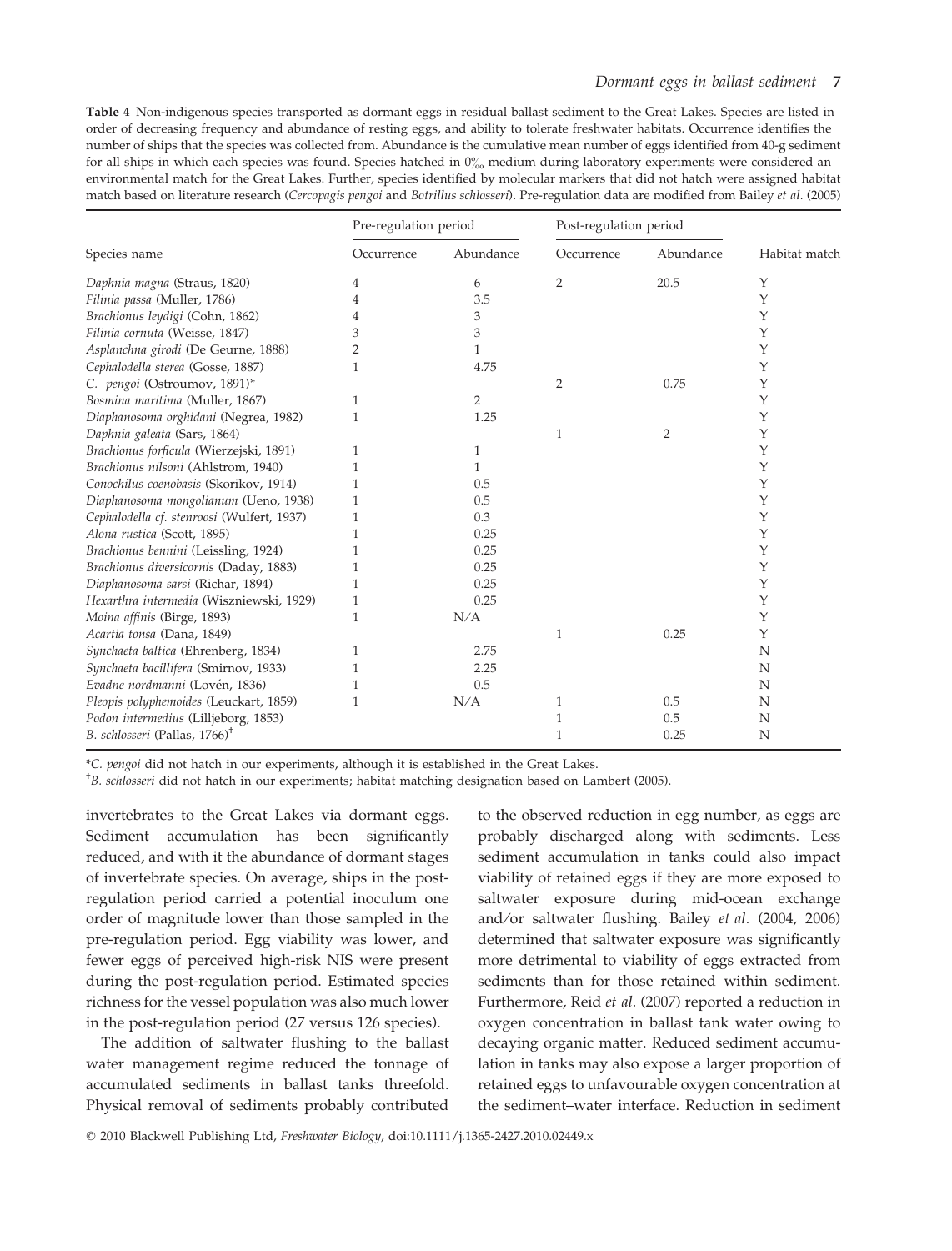

Fig. 2 Sample-based rarefaction curves from the pre-regulation (grey line,  $\pm 95\%$  C.I.) and the post-regulation (black line,  $\pm 95\%$ C.I.) periods for: (a) all ships sampled and (b) ships containing non-indigenous species. Also shown are species richness estimates for the vessel population (Chao-1  $\pm$  95% C.I.) for the preregulation (grey bar) and the post-regulation period (black bar). Note the difference in scales for each  $x$  and  $y$ -axis.

accumulation could also negatively impact egg viability *via* desiccation. Dry sediments have been documented for ships arriving to the west coast of Canada and to the Great Lakes (Sutherland, Levings & Wiley, 2009; S. A. Bailey, unpubl. data), and long periods of desiccation or repeated hydration–dehydration cycles can negatively impact viability of dormant eggs (Lavens & Sorgeloos, 1987; Hagiwara et al., 1997). Furthermore, egg viability may be reduced if small amounts of sediments facilitate gradual rather than rapid changes in abiotic conditions. For example, exposure to brackish water  $(8\%)$ has a greater effect on viability of dormant eggs of freshwater species like Bosmina leideri De Melo and Hebert, 1994 and Daphnia longiremis (Sars, 1861) than does exposure to ocean water (32 $\frac{9}{200}$ ; Bailey *et al.*, 2004). Similarly, egg viability is reduced more by exposure to low levels of oxygen than to complete anoxia (Lutz, Marcus & Chanton, 1994). Under extreme abiotic conditions, such as complete anoxia or high salinity, dormant eggs remain inactive, while sub-optimal conditions can initiate termination of diapause (Clegg & Trotman, 2002; García-Roger, Carmona & Serra, 2005; Pauwels et al., 2007). Eggs that begin to develop under less-than-optimal conditions may allocate extra energy to adjust their metabolism to environmental conditions such that energy reserves are depleted before development is complete and emergence occurs (Van Stappen, 1996; Bailey et al., 2004). Whatever the mechanism, the results of this study indicate that egg viability – as determined by hatching success – was significantly reduced in vessels entering the Great Lakes following implementation of ballast regulations for residual sediment and water.

Current ballast water management activities seemingly exert differential impacts on different taxa, as evidenced by the change in dormant egg community dominance from Rotifera to Cladocera and Copepoda. Dormant eggs of Rotifera are best preserved in constant salinity with low amounts of organic matter (Hagiwara et al., 1997), while Cladocera have a hard ephippial structure around eggs that enhances resistance to desiccation and rapid abiotic changes (Altermatt, Pajunen & Ebert, 2009). It is unclear why abundance of Copepoda would increase compared to other taxa, but it is possible that a portion of Copepoda eggs were classified as 'indeterminate' in the pre-regulation period (see Methods; Table 2), since species identifications did not include molecular analysis in the earlier study.

While we observed a significant decrease in the total abundance, viability and species richness of dormant eggs, egg abundance of NIS did not decrease in the post-regulation period. This observation is almost certainly as a result of insufficient sample size. Using power analysis, we estimated that up to 171 ship samples would be required to confirm a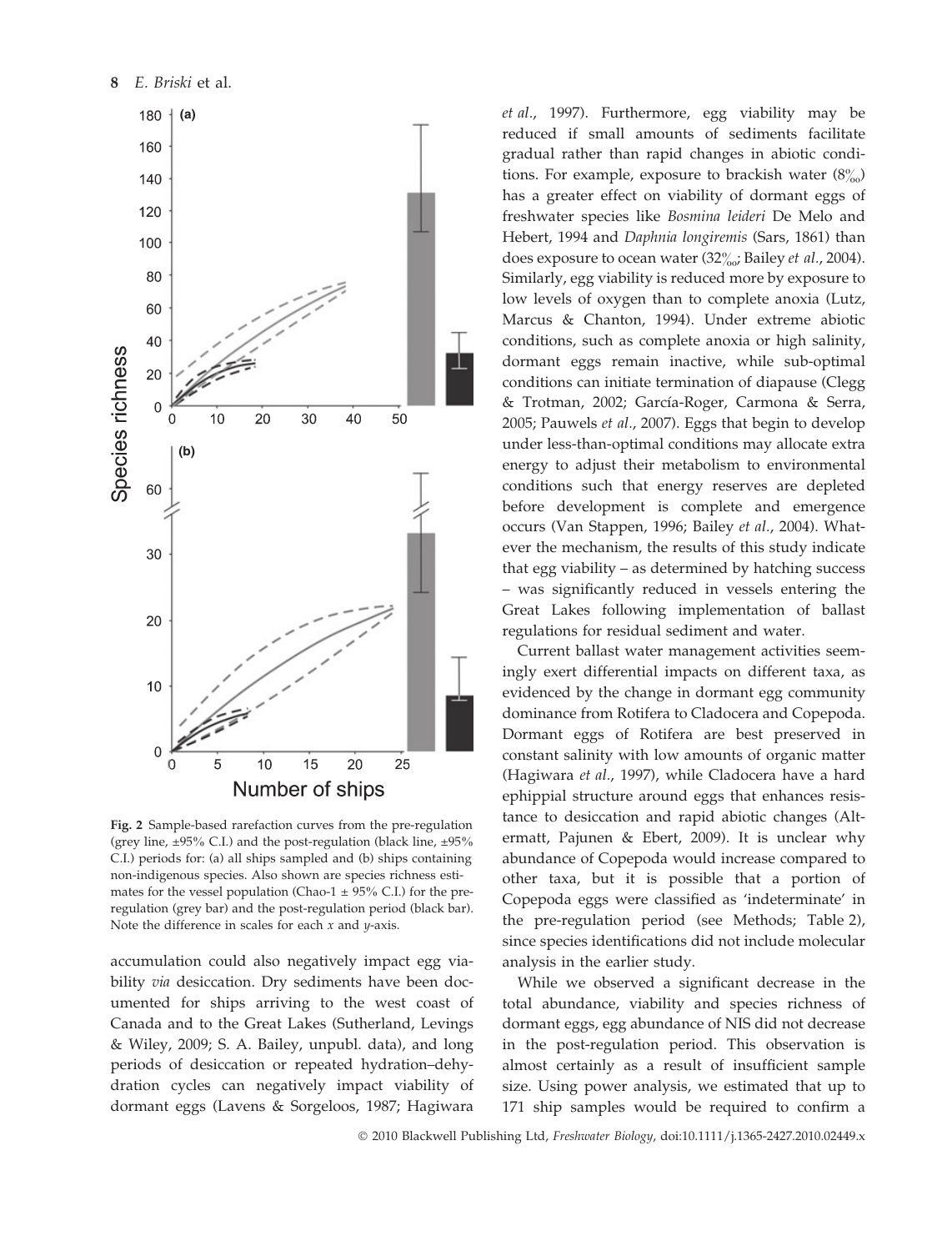significant difference in NIS egg abundance between the two studies. However, egg abundance of high-risk taxa dropped from an average of 78% during the preregulation period to an average of 1% post-regulation. Only four NIS capable of tolerating fresh water were recorded during this study. Cladocera D. magna and C. pengoi were recorded in two ships, while D. galeata and Copepoda A. tonsa were observed in one vessel each. Following our earlier line of reasoning, D. magna appears to be a low risk for successful establishment in the Great Lakes. Cercopagis pengoi and D. galeata represent the next highest risk for introduction based on propagule pressure, but both have already established in the system (Taylor & Hebert, 1993; MacIsaac et al., 1999). Indeed, presence of viable eggs of these species in ballast sediments highlights the possibility that these species were vectored to the lakes in ballast sediment rather than ballast water. As a result, A. tonsa is the only species recorded during this study which presents a relatively high risk for invasion for the Great Lakes via retained eggs in treated ballast sediments.

Preventing species introductions via dormant invertebrate eggs is a particularly challenging task, because ballast sediments are not easily flushed from tanks and because dormant eggs are resistant to a wide array of adverse environmental conditions and treatment strategies (Bailey et al., 2005, 2006; Gray, Duggan & MacIsaac, 2006). Our results from whole sediment experiments indicate that the current propagule pressure posed by dormant eggs hatched into ballast water, estimated at 0.014 hatched individuals  $m^{-3}$ , would make an insignificant contribution to the median number of propagules typically carried in exchanged ballast water (2672.9 ind.  $m^{-3}$ ; S. A. Bailey, unpubl. data). As the proposed international ballast water discharge standard applicable to invertebrate zooplankton stipulates that treated ballast water must contain less than 10 viable individuals  $m^{-3}$  (IMO, 2004), our results suggest that the risk of introductions via in situ hatching is adequately managed through saltwater flushing. In the worst case scenario, if all eggs in the sediment were to hatch and become available for discharge, or if all eggs in the sediment would be discharged directly, the estimated abundance of viable individuals in filled ballast tanks would increase by 130 individuals  $m^{-3}$ , which would be non-compliant with the proposed international ballast water discharge standard.

#### Acknowledgments

We thank the Shipping Federation of Canada and the multiple shipping companies that facilitated access to vessels, and our ballast sampling teams. We are grateful for taxonomic assistance from Drs S.I. Dodson, J.R. Cordell and P. Hudson, and laboratory support from R. Tedla, S. Ross and H. Coker. Comments from two anonymous reviewers are gratefully acknowledged. This research was supported by NSERC's Canadian Aquatic Invasive Species Network, and by an NSERC Discovery Grant and DFO Invasive Species Research Chair to HJM.

## References

- Altermatt F., Pajunen V.I. & Ebert D. (2009) Desiccation of rock pool habitats and its influence on population persistence in Daphnia metacommunity. PLoS ONE, 4, e4703.
- Bailey S.A., Duggan I.C., Van Overdijk C.D.A., Jenkins P.T. & MacIsaac H.J. (2003) Viability of invertebrate diapausing stages collected from residual ballast sediment of transoceanic vessels. Limnology and Oceanography, 48, 1701–1710.
- Bailey S.A., Duggan I.C., Van Overdijk C.D.A., Johengen T.H., Reid D.F. & MacIsaac H.J. (2004) Salinity tolerance of diapausing eggs of freshwater zooplankton. Freshwater Biology, 49, 286–295.
- Bailey S.A., Duggan I.C., Jenkins P.T. & MacIsaac H.J. (2005) Invertebrate resting stages in residual ballast sediment of transoceanic ships. Canadian Journal of Fisheries and Aquatic Sciences, 62, 1090–1103.
- Bailey S.A., Nandakumar K. & MacIsaac H.J. (2006) Does saltwater flushing reduce viability of diapausing eggs in ship ballast sediment? Diversity and Distributions, 12, 328–335.
- Burgess R. (2001) An improved protocol for separating meiofauna from sediments using colloidal silica sols. Marine Ecology Progress Series, 214, 161–165.
- Canadian Coast Guard (1989) Voluntary Guidelines for the Control of Ballast Water Discharges from Ships Proceeding to the St. Lawrence River and Great Lakes. Government of Canada, Ottawa, ON.
- Carlton J. (1985) Transoceanic and interoceanic dispersal of coastal marine organisms: the biology of ballast water. Oceanography and Marine Biology, An Annual Review, 23, 313–371.
- Chao A. (1984) Non-parametric estimation of the number of classes in a population. Scandinavian Journal of Statistics, 11, 265–270.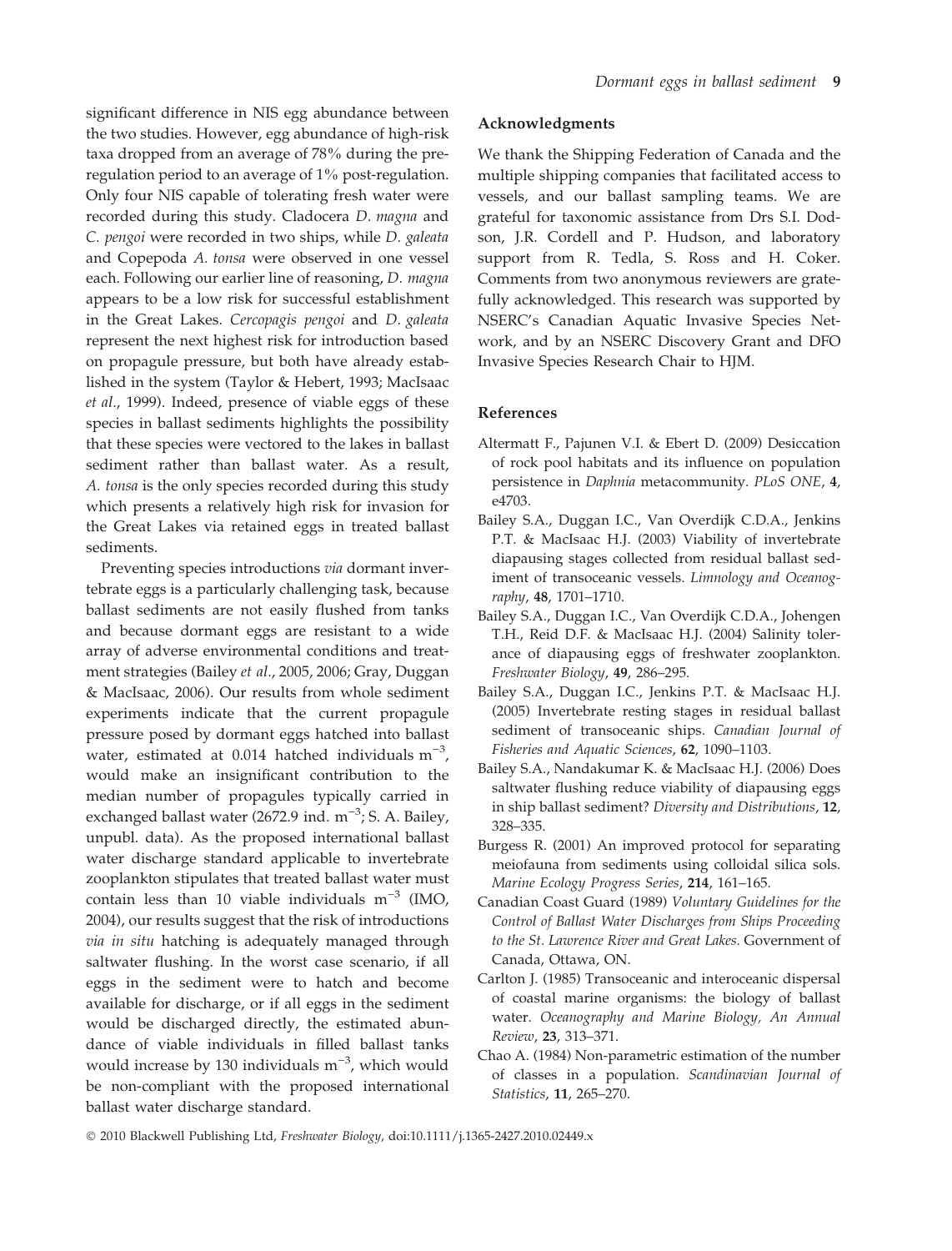- Chao A. & Shen T.J. (2003) User's Guide for Program SPADE (Species Prediction And Diversity Estimation). Updated August 2008. Available at: http://chao. stat.nthu.edu.tw/.
- Chao A. & Shen T.J. (2006) SPADE Version 3.1. Available at: http://chao.stat.nthu.edu.tw/.
- Choi K.H., Kimmerer W., Smith G., Ruiz G.M. & Lion K. (2005) Post-exchange zooplankton in ballast water of ships entering the San Francisco Estuary. Journal of Plankton Research, 27, 707–714.
- Clegg J.S. & Trotman C.N.A. (2002) Physiological and biochemical aspects of Artemia ecology. In: Biology of Aquatic Organisms, Artemia: Basic and Applied Biology (Eds Th.J. Abatzopoulos, J.A. Beardmore, J.S. Clegg & P. Sorgreloos), pp. 129–170. Kluwer Academic Publishers, Dordrecht, The Netherlands.
- Dahms H.U. (1995) Dormancy in the copepoda an overview. Hydrobiologia, 306, 199–211.
- Duggan I.C., Van Overdijk C.D.A., Bailey S.A., Jenkins P.T., Limen H. & MacIsaac H.J. (2005) Invertebrates associated with residual ballast water and sediments of cargo-carrying ships entering the Great Lakes. Canadian Journal of Fisheries and Aquatic Sciences, 62, 2463–2474.
- Folmer O., Black M., Hoeh W., Lutz R. & Vrijenhoek R. (1994) DNA primers for amplification of mitochondrial cytochrome c oxidase subunit I from diverse metazoan invertebrates. Molecular Marine Biology and Biotechnology 3, 294–299.
- García-Roger E.M., Carmona M.J. & Serra M. (2005) Deterioration patterns in diapausing egg banks of Brachionus (Müller, 1786) rotifer species. Journal of Experimental Marine Biology and Ecology, 314, 149–161.
- Gotelli N.J. & Entsminger G.L. (2006) Ecosim: Null Models Software for Ecology, Version 7. Acquired Intelligence Inc. and Kesey-Bear, Jericho, VT 05465. Available at: http://garyentsminger.com/ecosim.htm.
- Government of Canada (2006) Ballast water control and management regulations. Canada Gazette 140(l3).
- Gray D.K. & MacIsaac H.J. (2010) Diapausing zooplankton eggs remain viable despite exposure to open-ocean ballast water exchange: evidence from in-situ exposure experiments. Canadian Journal of Fisheries and Aquatic Sciences, 67, 1–11.
- Gray D.K., Bailey S.A., Duggan I.C. & MacIsaac H.J. (2005) Viability of invertebrate diapausing eggs exposed to saltwater: implications for Great Lakes' ship ballast management. Biological Invasions, 7, 531–539.
- Gray D.K., Duggan I.C. & MacIsaac H.J. (2006) Can sodium hypochlorite reduce the risk of species introductions from diapausing invertebrate eggs in nonballasted ships? Marine Pollution Bulletin, 52, 689–695.
- Gray D.K., Johengen T.H., Reid D.F. & MacIsaac H.J. (2007) Efficacy of open-ocean ballast water exchange as

a means of preventing invertebrate invasions between freshwater ports. Limnology and Oceanography, 52, 2386–2397.

- Great Lakes Ballast Water Working Group [GLBWWG] (2009) 2008 Summary of Great Lakes Seaway Ballast Water Working Group. Available at: http://www.greatlakesseaway.com/en/pdf/2008\_BW\_Rpt\_EN.pdf
- Hagiwara A., Balompapueng M.D., Munuswamy N. & Hirayama A. (1997) Mass production and preservation of resting eggs of the euryhaline rotifer Brachionus plicatilis and B. rotundiformis. Aquaculture, 155, 223–230.
- Hairston .N.G. Jr (1996) Zooplankton egg banks as biotic reservoirs in changing environments. Limnology and Oceanography, 41, 1087–1092.
- Hairston .N.G. Jr, Perry L.J., Bohonak A.J., Fellows M.Q., Kearns C.M. & Engstrom D.R. (1999) Population biology of a failed invasion: paleolimnology of Daphnia exilis in upstate New York. Limnology and Oceanography, 44, 447–486.
- Hebert P.D.N. & Crease T.J. (1980) Clonal co-existence in Daphnia pulex (Leydig): another planktonic paradox. Science, 207, 1363–1365.
- Holeck K.T., Mills E.L., MacIsaac H.J., Dochoda M.R., Colautti R.I. & Ricciardi A. (2004) Bridging troubled waters: biological invasions, transoceanic shipping, and the Laurentian Great Lakes. BioScience, 54, 919–929.
- Humphrey D.B. (2008) Characterizing Ballast Water as a Vector for Non-indigenous Zooplankton Transport. MSc Thesis, University of British Columbia, Vancouver, B.C. Canada, 103 pp.
- International Maritime Organization (2004) International convention for the control and management of ships' ballast water and sediments. Adopted 13 February 2004.
- Koste W. & Shiel R.J. (1989) Rotifera from Australian inland waters, 3. Euchlanidae, Mytilinidae, and Trichotriidae (Rotifera: Monogononta). Transactions of the Royal Society of South Australia, 113, 85–114.
- Lambert G. (2005) Ecology and natural history of the protochordates. Canadian Journal of Zoology, 83, 34–50.
- Lauridsen T.L. & Lodge D.M. (1996) Avoidance by Daphnia magna of fish and macrophytes: chemical cues and predator-mediated use of macrophyte habitat. Limnology and Oceanography, 41, 794–798.
- Lavens P. & Sorgeloos P. (1987) The cryptobiotic state of Artemia cysts, its diapause deactivation and hatching: a review. In: Artemia Research and its Applications, Vol. 3 (Eds P. Sorgeloos, D.A. Bengston, W. Decleir & E. Jaspers), pp. 27–63. Universa Press, Wetteren, Belgium.
- Locke A., Reid D.M., Vanleeuwen H.C., Sprules W.G. & Carlton J.T. (1993) Ballast water exchange as a means of controlling dispersal of freshwater organisms by ships. Canadian Journal of Fisheries and Aquatic Sciences, 50, 2086–2093.